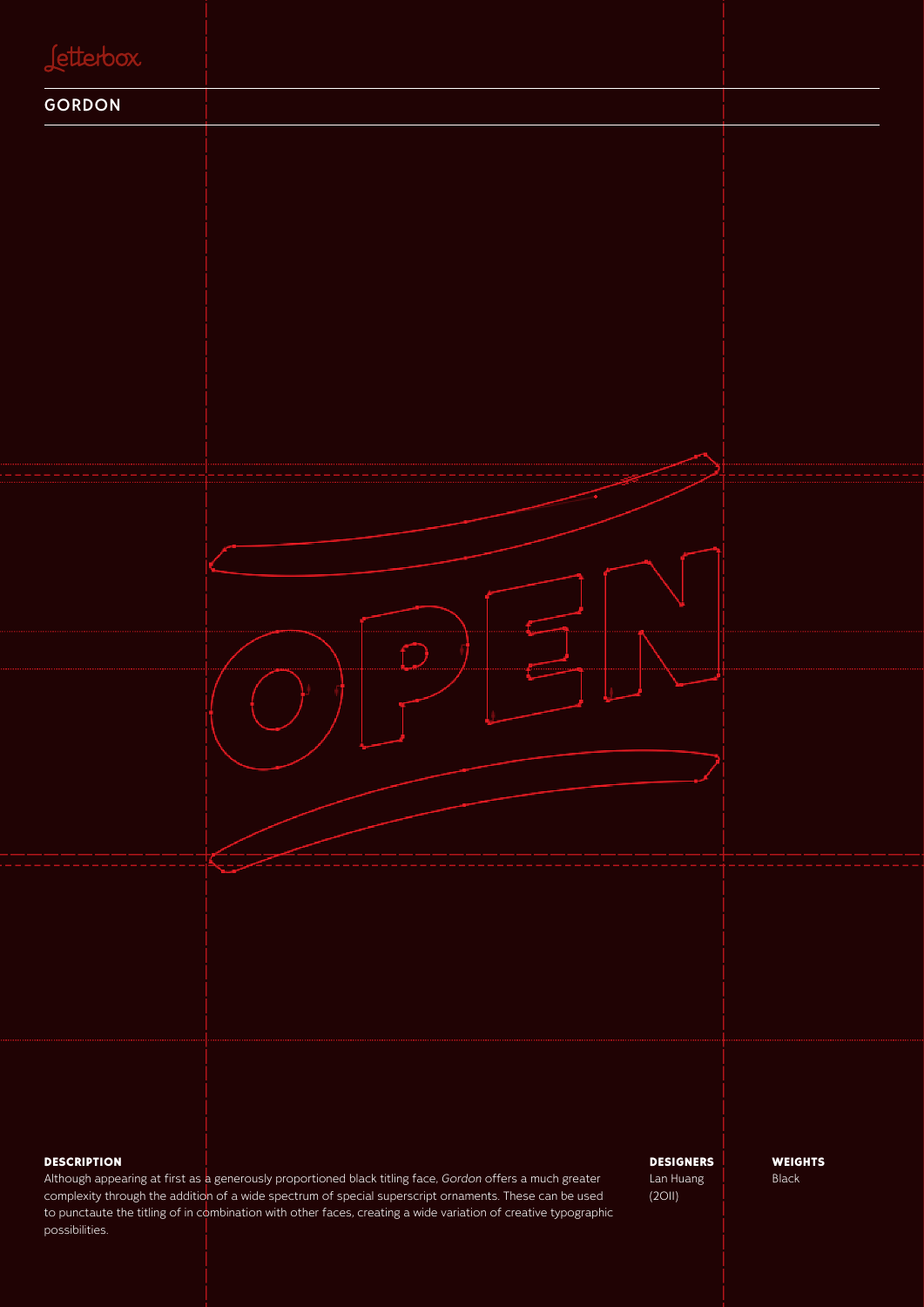Daniel Sinapius-Horčička 1640–1688 Pavol Országh-Hviezdoslav 1849–1921

## ridiculously wow crooklyn THE RISK OF LOVING FOR MONEY

### Eugenijus Ališanka Dioniso sugrįžimas

l'expérience de la démocratie participative

# OPEN OPEN OPEN OPEN OPEN SLANČÍKOVÁ-TIMRAVA 1589–2609

#### Konten, Sparkonten und Kreditkartenumsätze immer im Blick, Aufträge

WHOLE BOXANDICE

#### sartén en donde entra el molde para un baño de María